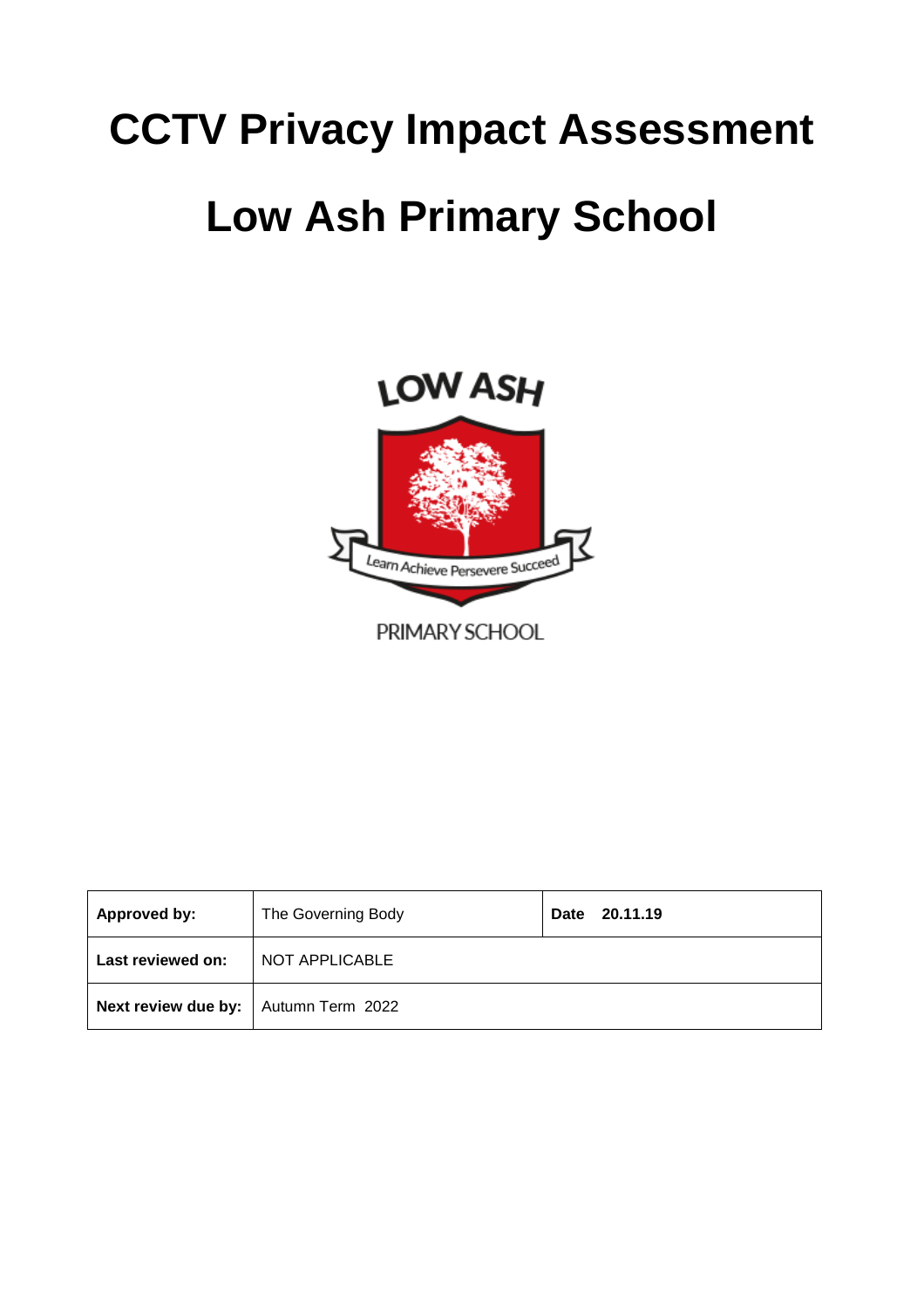### **CCTV Privacy Impact Assessment for Low Ash Primary School**

| Name of member of staff<br>responsible for the system         | Elizabeth Medhurst<br>Fiona Meer<br>Jason Byrne |
|---------------------------------------------------------------|-------------------------------------------------|
| <b>Position</b>                                               | Co-Headteachers<br>Site Manager                 |
| Name of person carrying out Sharon Giedrojt<br>the assessment |                                                 |
| <b>Position</b>                                               | <b>Business Manager</b>                         |
| <b>Assessment Date</b>                                        | 12.11.19                                        |
| <b>Review Date</b>                                            | Autumn 2021                                     |

## **Description of the CCTV system**

*Include here roughly where the cameras & capturing devices are to be located on the school site, how they will work, where the main system is intended to be stored, what times the system will be active (e.g. 24hr or specific time periods), etc.*

The data recorder Is stored in the main office. The Site Manager or SLT must satisfy themselves over the identity of any other visitors to the main office and the purpose of the visit. Where any doubt exists access will be refused

The viewing screens are located in the main school office.

Access to the CCTV facilities will be strictly limited to the SLT, the Site Manager.

Unless an immediate response to events is required, staff in the CCTV main office must not direct cameras at an individual or a specific group of individuals.

The CCTV system will be operated 24 hours each day, every day of the year.

The cameras recording images are located in the following areas.

External

4 at the front of school

5 at the rear of school

Internal cameras

1 on east corridor

- 1 on west corridor
- 2 on south corridor
- 1 on key stage 1 corridor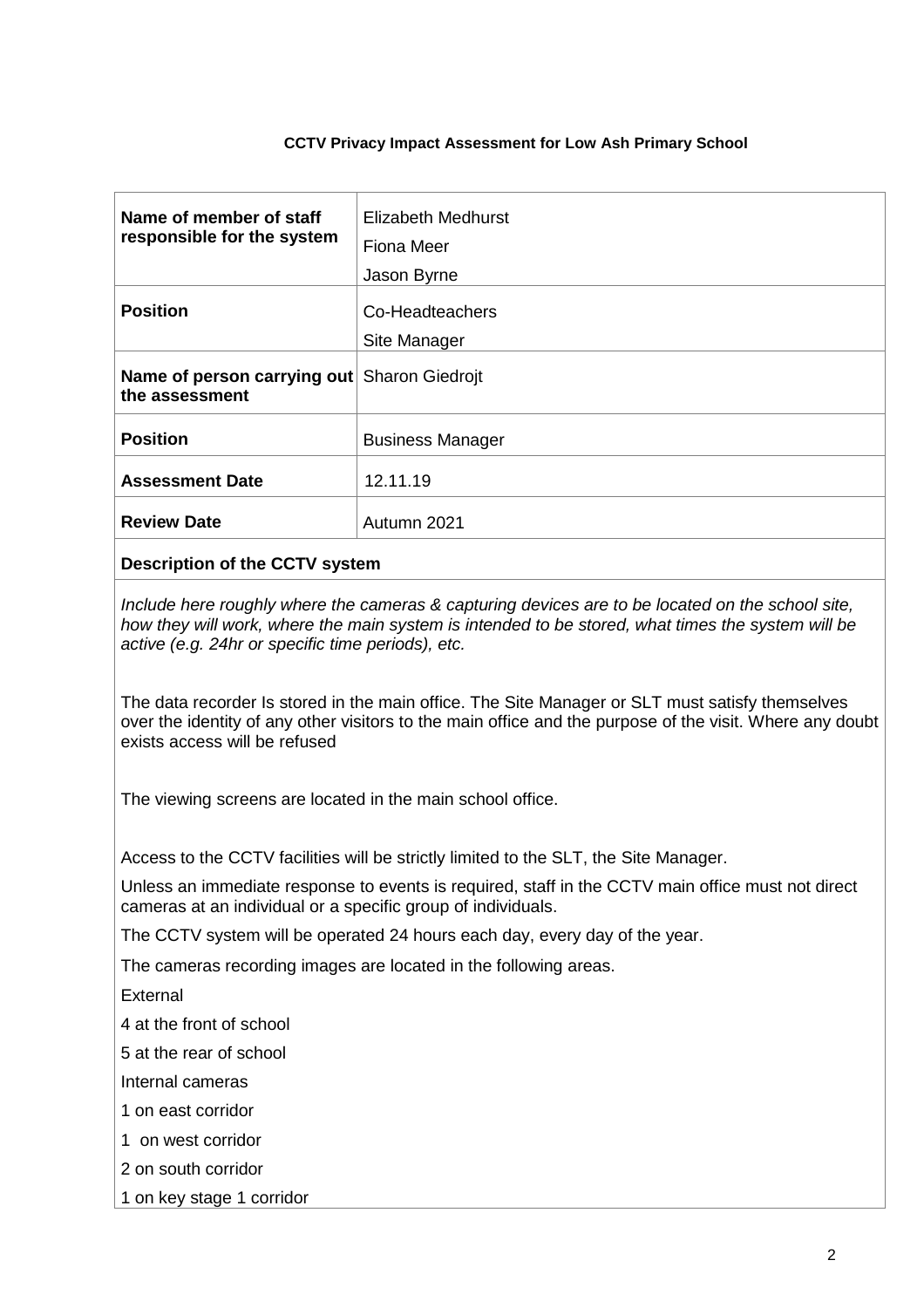# **Purposes of the CCTV system**

*Include here why a CCTV system is needed at the school, what it seeks to achieve, etc.*

Low Ash Primary School uses closed circuit television (CCTV) and the images produced to monitor the school buildings and grounds in order to provide a safe and secure environment for its pupils, staff and visitors, to prevent loss or damage to school property and to prevent or detect crime.

## **Other possible solutions**

*Include here what other options are available for achieving the same purposes, e.g. would better fencing make the site more secure*

Other additional measures are in place these include a door entry system. The rear of the school where the playground and fields are situated are secure. This does not remove the need to record images inside the building to safeguard our staff, students and visitors.

# **Advantages of the CCTV system**

*Include here what the advantages of the CCTV system are over the other solutions listed above*

The main advantage is the retrospective investigation of issues and incidents. This enables the school to maintain a safe environment for students, staff and visitors, sound management of the schools buildings and facilities and further assist any local authorities, Police, HSE etc. with any associated investigations following any issues or incidents.

## **Images to be captured**

*Explain here who will be included in the images e.g. parents, children, members of staff, other members of the public, etc.*

Any user or visitor to the school site could be captured on the CCTV system, this could include; pupils, parents, staff, visitors, contractors etc.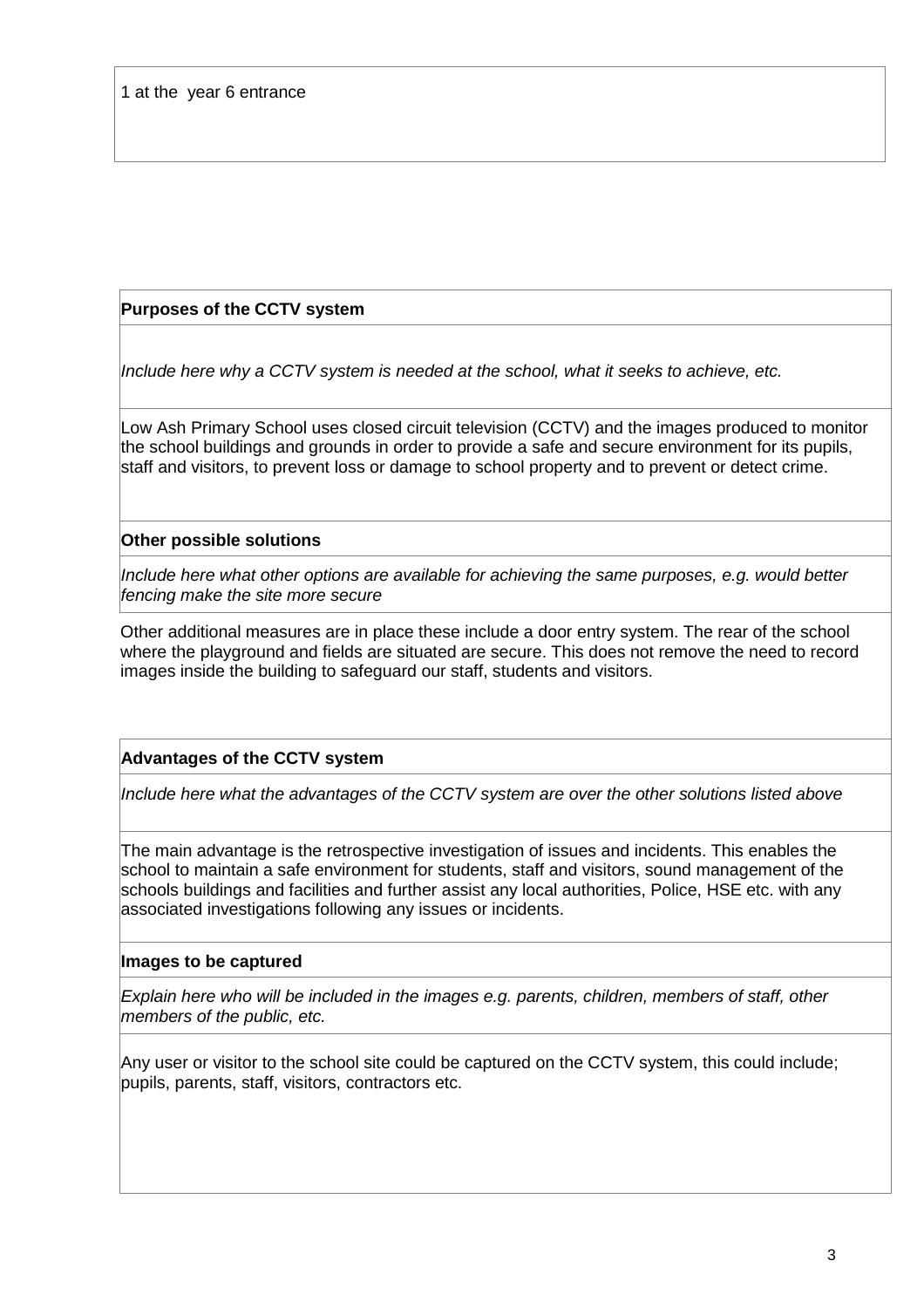## **Personnel with access to the system**

*List all staff members who will have authority to access the system as part of their job and why*

Site Manager – to investigate who has caused damage to the school building

SLT – to monitor the safety of students, staff and visitors

## **When and how the images will be accessed**

*Include the circumstances in which the images will be accessed, how those images will be used, how that access will be recorded for audit purposes, etc.*

Images will only be accessed if there is a need to retrospectively investigate an incident or, on occasion, 'live' to witness any such incident as it takes place where there may be a danger to personal investigation or other such appropriate reason.

Images will only be accessed by those authorised to do so.

Any useful images may / will be used to assist internal or local authority investigations.

Any images which are stored as 'recorded' for future reference, will be stored securely and deleted at the appropriate time when they are no longer required.

**Ways in which people are made aware of the CCTV system**

*Include here details of any signage proposed, what the signs will say, where they are to be located, whether the school has a CCTV policy, letters to parents that notify, etc.*

Signage is located at the front and rear of school.

Signage includes the reason for use of CCTV and the contact details of the school. The school has a full CCTV usage policy which is **available on request from the school.**

Staff are aware that CCTV is in operation at all times.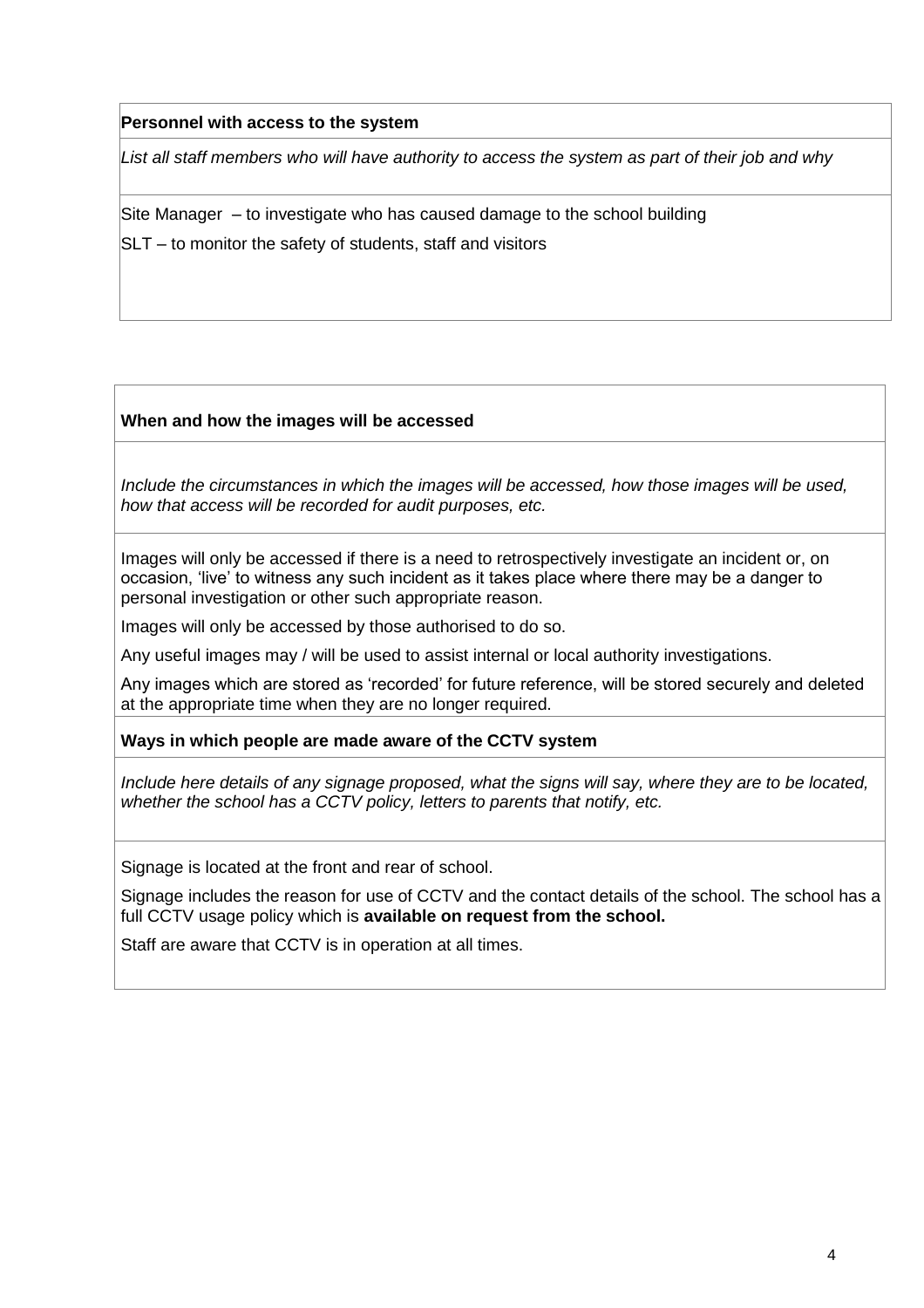## **External agencies with access to the system**

*Include here details of any third party organisations who will provide and/or maintain the system (or monitor the system), whether they will have access to the system, what restrictions will be placed on them accessing it, etc.*

There is no access to the school's CCTV system by external agencies or third parties without prior consent from the system manager or Headteacher.

If faults develop with the system, appropriate contractor support is sought and the system is repaired appropriately. Such contractors should have no access to images or recorded data as part of any remedial work undertaken.

## **Security of the system**

*Include details of what security measures will be in place to protect the CCTV images, etc. e.g. is the system password protected?*

The hardware recorder and viewing monitor are stored securely in the main office, the site managers computer and SLT computers. This is only accessed by the SLT and Site Manager. There is no access to images at the recorder.

Access to the software to view the images , there is a live feed is in the main office and recorded access is available on the site manager and SLT computers.

### **Retention of data**

*Include details here of how long the CCTV images will be held on the system, how it will be deleted (automatically or manually), who will have responsibility for this, etc.*

The camera / recorder system used only automatically records images to the hard drive when movement is detected. This is the case 24 hours per day. Data is automatically, permanently deleted after 3 days when the images are recorded over.

Where specific recorded data is stored additionally so as to support any investigations, it will only be retained for the period of any investigation. It will be manually deleted by the SLT after the investigation is complete. Such recorded images will stored in a secure folder only accessible to SLT.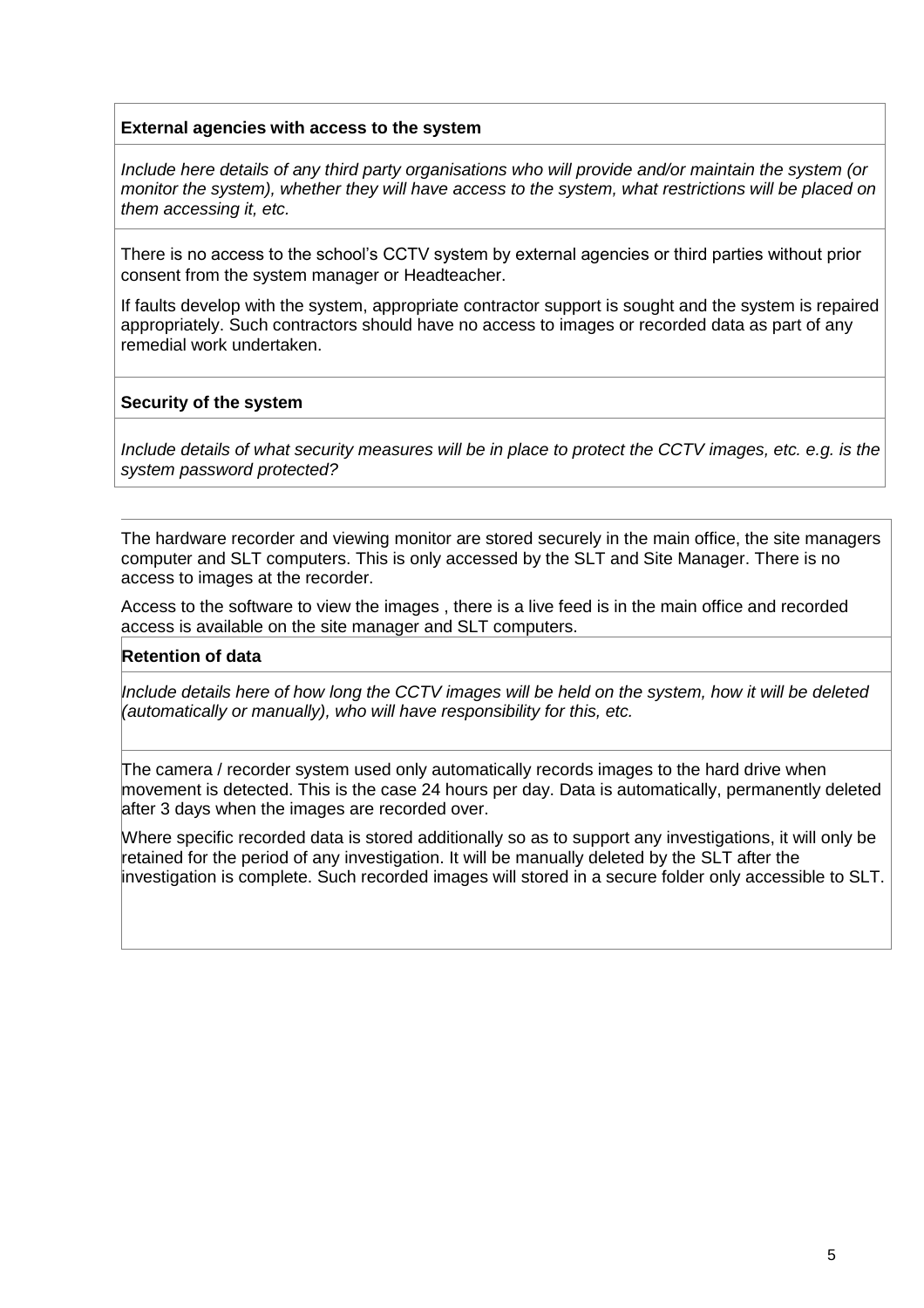**Impact on privacy**

*Include here an assessment of the impact that this system will have on the privacy of individuals, how they will be affected, how the invasion of privacy will be minimised, etc.*

Cameras are positioned so that they only cover areas of the school buildings and grounds.

One external camera that captures images of our staff car park does capture images of the public that walk past but this is located at least 25 meters from the camera and it would not be possible to positively identify the person.

Only people visiting the school will have images temporarily recorded (unless such images are used for further investigations in relation to incidents). Images are not recorded in order to conduct 'covert monitoring' of staff or visitors unless in exceptional circumstances and with prior authorisation from the Executive Headteacher or Head of School.

## **Previous assessments**

*Include details of any previous privacy impact assessments that have been conducted or any other assessments*

No previous assessments have been completed.

### **Other relevant information**

Comprehensive information can be found in addition to this document in the school's CCTV Policy (Dated September 2018).